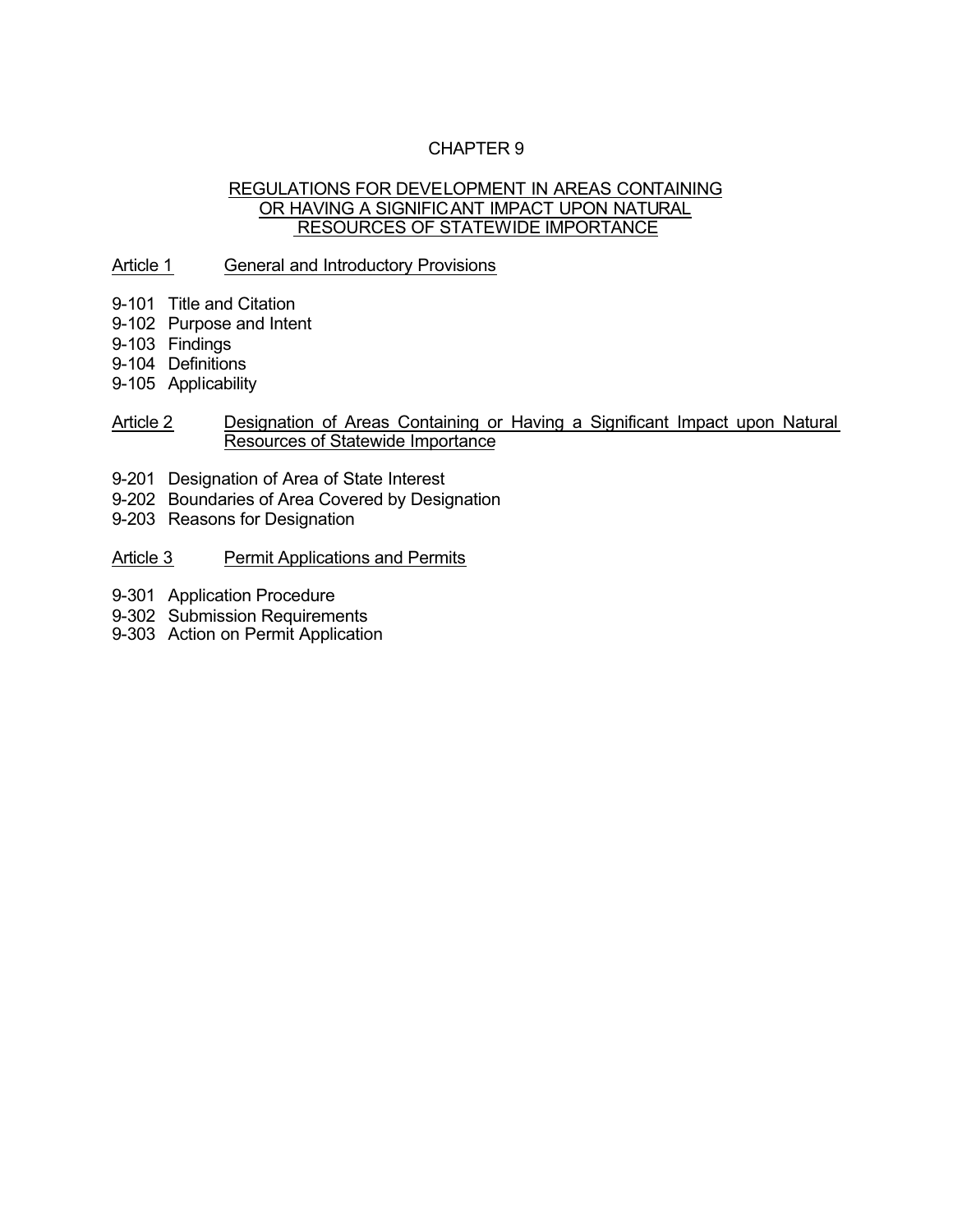# **Article 1 General and Introductory Provisions**

# 9-101 Title and Citation

These various sections constituting Chapter 9 of the "Guidelines and Regulations for Areas and Activities of State Interest of Chaffee County" may be cited as the "Regulations for Development in Areas Containing or Having a Significant Impact upon Natural Resources of Statewide Importance."

### 9-102 Purpose and Intent

The purpose and intent of the regulations contained in this Chapter 9 are:

- (1) To administer areas containing or having a significant impact upon natural resources of statewide importance in a manner that will allow man to function in harmony with, rather than be destructive to, these resources.
- (2) To protect areas of Chaffee County which are essential for wildlife habitat.
- (3) To ensure that development in areas containing natural resources of statewide importance and/or alteration of such natural resources that provide significant wildlife habitats is conducted in a manner which will minimize damage to those resources for future use and will minimize environmental impacts associated with such development or alteration.
- (4) To ensure that damage resulting from development in areas containing or having a significant impact upon natural resources of statewide importance and/or alteration of such natural resources (including but not limited to soil loss from air or water erosion, airborne dust, noxious weed invasion, and negative effects on surface and groundwater quality and the aquatic and natural habitat of the Source Development Area) is effectively mitigated.

### 9-103 Findings

The Board of County Commissioners hereby finds that:

- (1) The areas of Chaffee County which have been ranked as "High" or "Very High" on the Division of Wildlife maps included as Exhibit D to this Chapter provide significant wildlife habitat in which the wildlife species in the area could be endangered.
- (2) Such areas constitute a natural resource of statewide importance.
- (3) Wildlife plays an important role in the social, economic and environmental wellbeing of the Chaffee County.
- (4) Viable topsoil, a permanent water supply, diverse plant communities, shelter, cover, maintaining riparian systems, wetlands, floodplains, breeding and production areas and migration corridors are fundamental to the maintenance of significant wildlife habitat.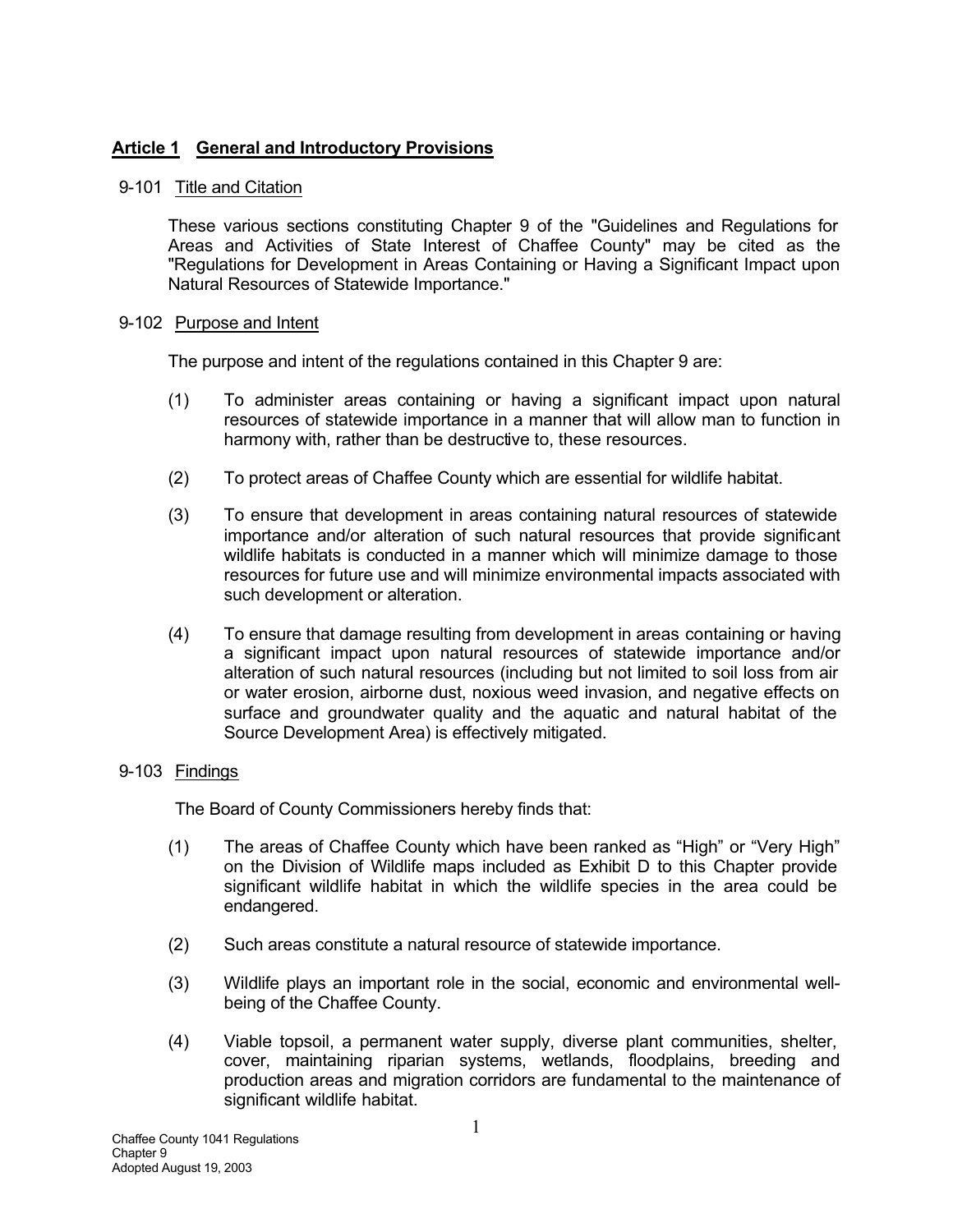- (5) Loss of topsoil results in inability of the land to support native plants upon which all wildlife species depend. Particularly in the areas of Chaffee County which have been historically irrigated, the presence of topsoil on those areas has enabled wildlife to thrive.
- (6) Noxious weed invasion aggravates the loss of topsoil by crowding out native plants and further degrading the ability of wildlife species to exist.
- (7) This topsoil is the fundamental basis upon which the economic and environmental health of the County is based. Its productivity is inextricably linked to the economic health of the County and its residents.
- (8) Without adequate and enforceable revegetation plans, loss of topsoil from historically irrigated lands within the County, from air and waterborne erosion, or from noxious weed invasions, is a direct result of the transfer of water rights from the land and subsequent dry-up.
- (9) Adequate revegetation plans for such lands are needed to ensure that the significant wildlife habitat values of such lands are preserved and protected.
- (10) These regulations are necessary because of the intensity of current and foreseeable Natural Resource Development Activity and development pressures on and within the County which, if left unmitigated, could cause negative impacts in areas essential to wildlife.
- (11) These regulations are necessary for the protection of the natural resources and environment of the County and the State of Colorado and the health, welfare and safety of the people of the County.

### 9-104 Definitions

- (1) "Administrator" means the County Administrator or another person designated by the Board of County Commissioners to provide an initial review of proposed Natural Resource Development Activity.
- (2) "Area Wildlife Manager" means the local Area Wildlife Manager of the State of Colorado Division of Wildlife assigned to the area encompassed by Chaffee County or designee.
- (3) "Natural Resource Development Activity" means and includes any of the following, if proposed to be taken with respect to any parcel(s) or tract(s) of land aggregating thirty-five acres or more, located within the area described on **Exhibit D:** (i) any construction or activity for which a permit is required by the Chaffee County Zoning, Subdivision Regulations or Land Use Code; or (ii) development of the land for a use or uses other than irrigated agriculture; or (iii) cessation of irrigation or water flow as evidenced by entry of a final decree of transfer of water rights by the Water Court for Water Division 2 or as evidenced by removal of the water from the land for two years or more, pursuant to a lease or sale (including without limitation temporary supply plans and water banking).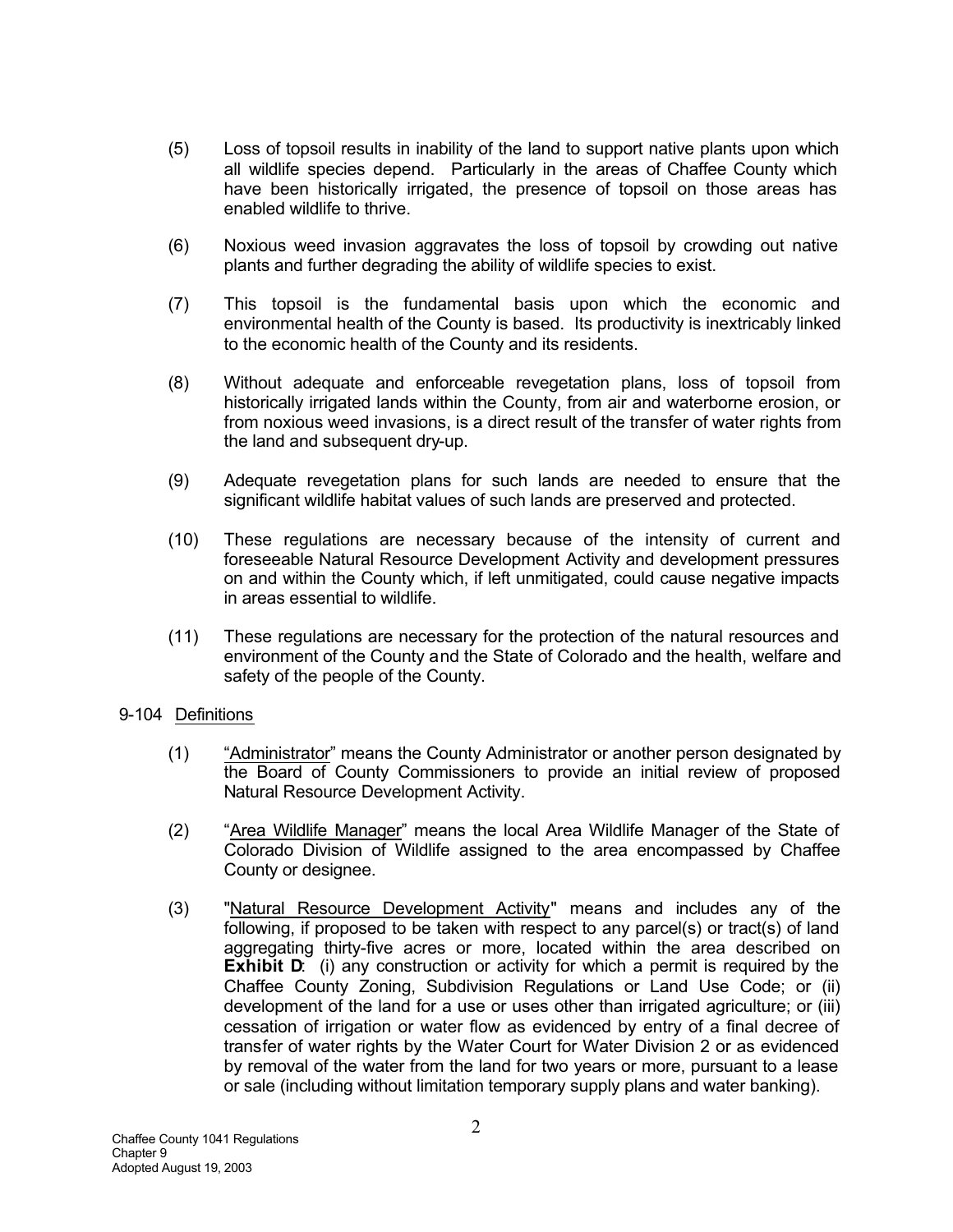- (4) "Natural resources of statewide importance" means and includes areas of Chaffee County which have been designated as significant wildlife habitat in which the wildlife species in the area could be endangered, as identified by the Division of Wildlife of the Department of Natural Resources ("DOW") which are shown on **Exhibit D** and are ranked as "High" or "Very High".
- (5) "Noxious weed invasion" means the appearance and establishment of non-native plants in a manner or quantity which threatens to displace or does displace native vegetation, vegetation planted as a part of a revegetation program or effort, or vegetation planted as an agricultural crop or practice. "Noxious weed invasion" shall not include the appearance and establishment of non-native plants when part of an approved revegetation plan.
- (6) "Soil Loss" means the loss of topsoil by air or waterborne erosion, or by noxious weed invasion.

### 9-105 Applicability

- (1) These Regulations apply to all Natural Resource Development Activity in areas containing or having a significant impact upon natural resources of statewide importance wholly or partially within the unincorporated territory of this County, as designated in Article 2, below. Unless a Statement of No Impact is obtained, a permit for such Natural Resource Development Activity in such areas shall be required, as further described in Chapter 2 of these Regulations.
- (2) A Statement of No Impact or an application for a permit pursuant to these regulations shall be required prior to submitting an application for any land use activity or development for which a permit or County approval is required. If a permit is required pursuant to these regulations, such permit must be approved prior to or in conjunction with final approval of a final plat, minor tract division or PUD final plan , and in every case must be obtained prior to commencement of construction in connection with the Activity.

#### **Article 2 Designation of Areas Containing or Having a Significant Impact upon Natural Resources of Statewide Importance**

### 9-201 Designation of Areas of State Interest

The Board of County Commissioners having considered the intensity of current and foreseeable development pressures and applicable Guidelines for Identification and Designation adopted and issued by the Colorado Land Use Commission, order that areas described below in 9-202 are natural resources of statewide importance and are hereby designated as areas of state interest. Natural Resource Development Activity in such areas shall be regulated pursuant to the provisions of this Chapter.

### 9-202 Boundaries of Area Covered by Designation

The designation and these Regulations shall apply to the wildlife habitats shown on the map attached hereto as **Exhibit D** which are ranked as "High" or "Very High". At least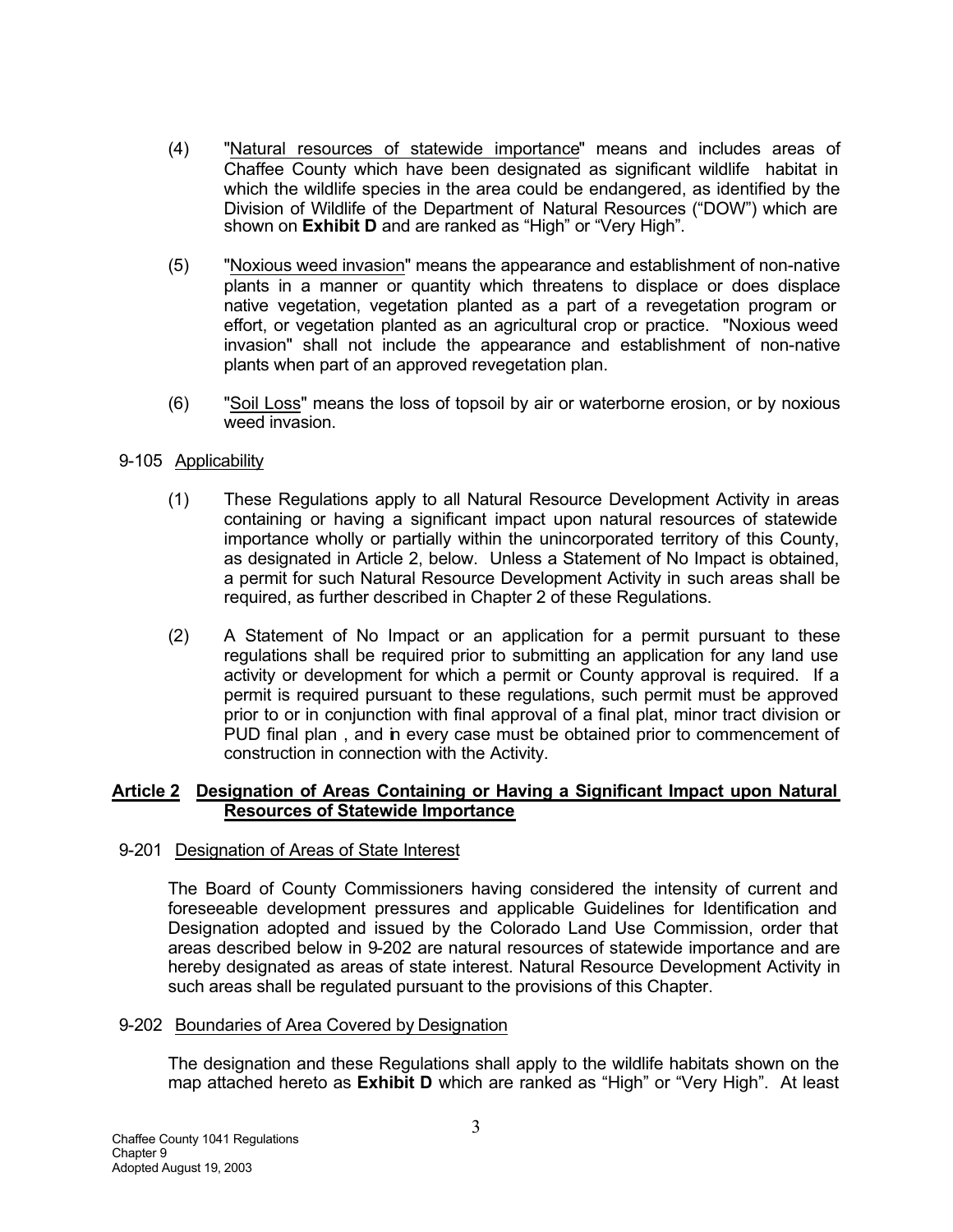every five years, the Board of County Commissioners shall review the map and hold a public hearing to consider whether the map should be updated.

#### 9-203 Reasons for Designation

The areas containing or having a significant impact upon natural resources of statewide importance as described in 9-202 are hereby designated as areas of state interest for the reasons stated in Sections 1-102 and 9-102 and 9-103 of these Regulations.

### **Article 3 Permit Applications and Permits**

#### 9-301 Application Procedure

- (1) The procedures concerning permit applications, notice and conduct of permit hearings, review of Permit Authority decisions, and the issuance and content of permits to engage in development in areas containing or having a significant impact upon natural resources of statewide importance shall comply with the provisions set forth in Chapter 2, the Permit Regulations. Notwithstanding Chapter 2, a permit is not required if a person seeking to engage in Natural Resource Development Activity first obtains a Statement of No Impact from the Administrator, as discussed below.
- (2) Any person seeking to engage in Natural Resource Development Activity shall comply with the following, prior to filing an application for a permit.
	- (a) Such person shall submit a Notice of Proposed Natural Resource Development Activity to the Administrator. The Administrator shall forward a copy of the Notice to the Area Wildlife Manager, with a copy to the Administrator. The Notice shall consist of the following:
		- (i) Applicant's name, address and phone number.
		- (ii) Map prepared at an easily readable scale showing: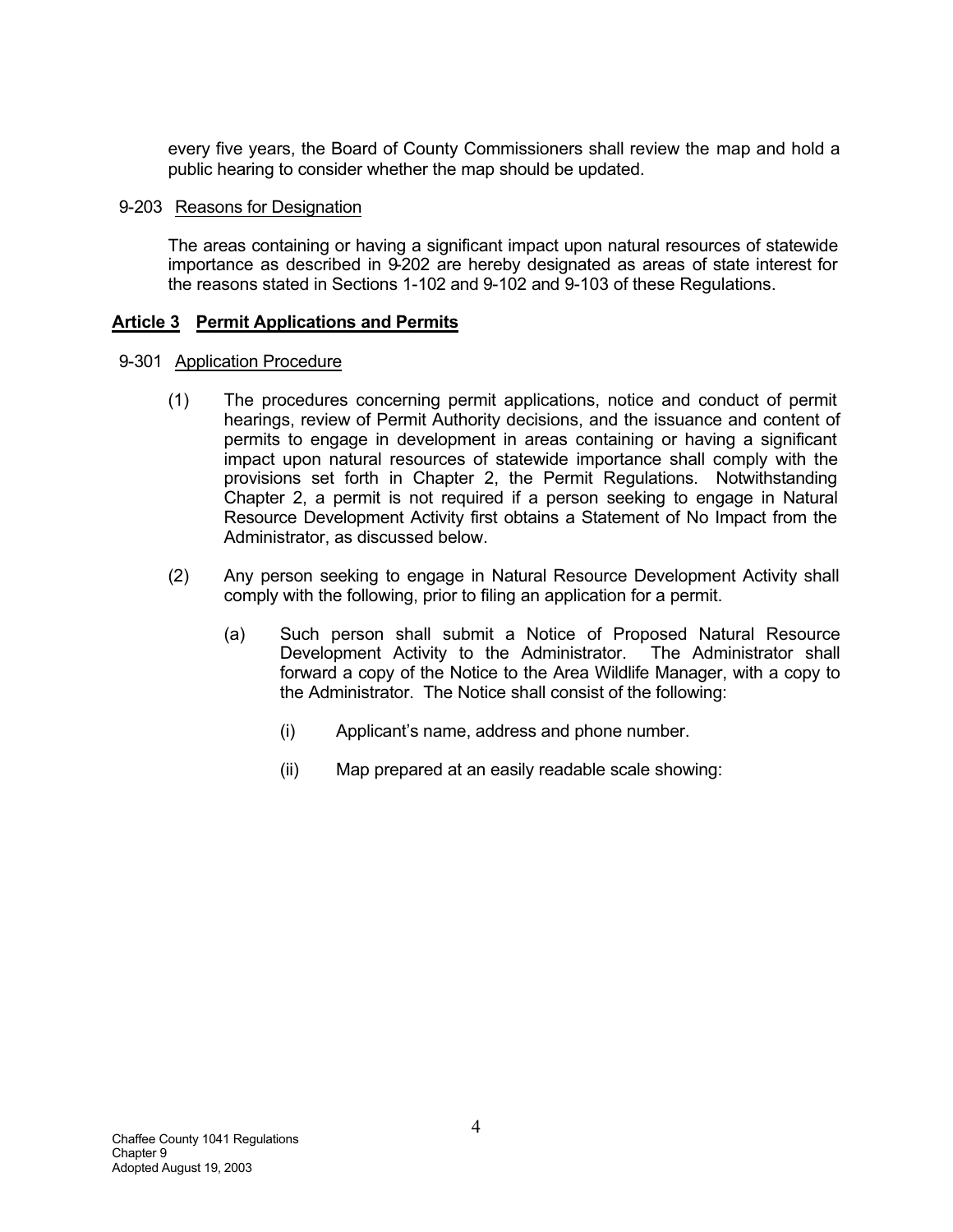- The boundary of the area affected by the proposed Natural Resource Development Activity.
- The relationship of the site to surrounding topographic and cultural features, such as roads, streams, and existing structures.
- Proposed building, improvement, and infrastructure locations associated with the proposed Natural Resource Development Activity.
- Legend which includes: (i) A complete and accurate legal description of the site; (ii) Total acreage of the site; (iii) Title, scale and North arrow; and (iv) Date, including revision dates, if applicable.
- (iii) Written statement of nature and density of the proposed Natural Resource Development Activity.
- (iv) The Area Wildlife Manager shall review the Notice and determine whether the proposed Natural Resource Development Activity will adversely impact wildlife species, wildlife habitat and/or wildlife movement patterns/displacement and adaption of wildlife populations within the Source Development Area. Following the review, the Area Wildlife Manager shall prepare comments on the proposed Natural Resource Development Activity and whether it is likely to adversely impact wildlife species, wildlife habitat and/or wildlife movement patterns/displacement and adaption of wildlife populations within the Source Development Area and suggest ways in which the proposed Natural Resource Development Activity could mitigate impact.
- (b) Within 45 days after receiving the Notice, the Area Wildlife Manager shall deliver a copy of the Area Wildlife Manager's written comments to the Administrator. Alternatively, at the request of the Permit Authority/Administrator or option of the Area Wildlife Manager, may present such comments orally at a public meeting duly noticed and held within 45 days after receiving the Notice. The Area Wildlife Manager's failure to deliver such recommendations within 45 days shall not be construed as a recommendation for issuance of a Statement of No Impact.
- (c) Notwithstanding any recommendation or comments submitted by the Area Wildlife Manager, the Permit Authority reserves the right to determine whether any proposed Natural Resource Development Activity must obtain a Permit. Within thirty days following expiration of the abovedescribed 45 day period, the Administrator shall administratively review and consider the Area Wildlife Manager's recommendation, if any, and shall take one of the following actions: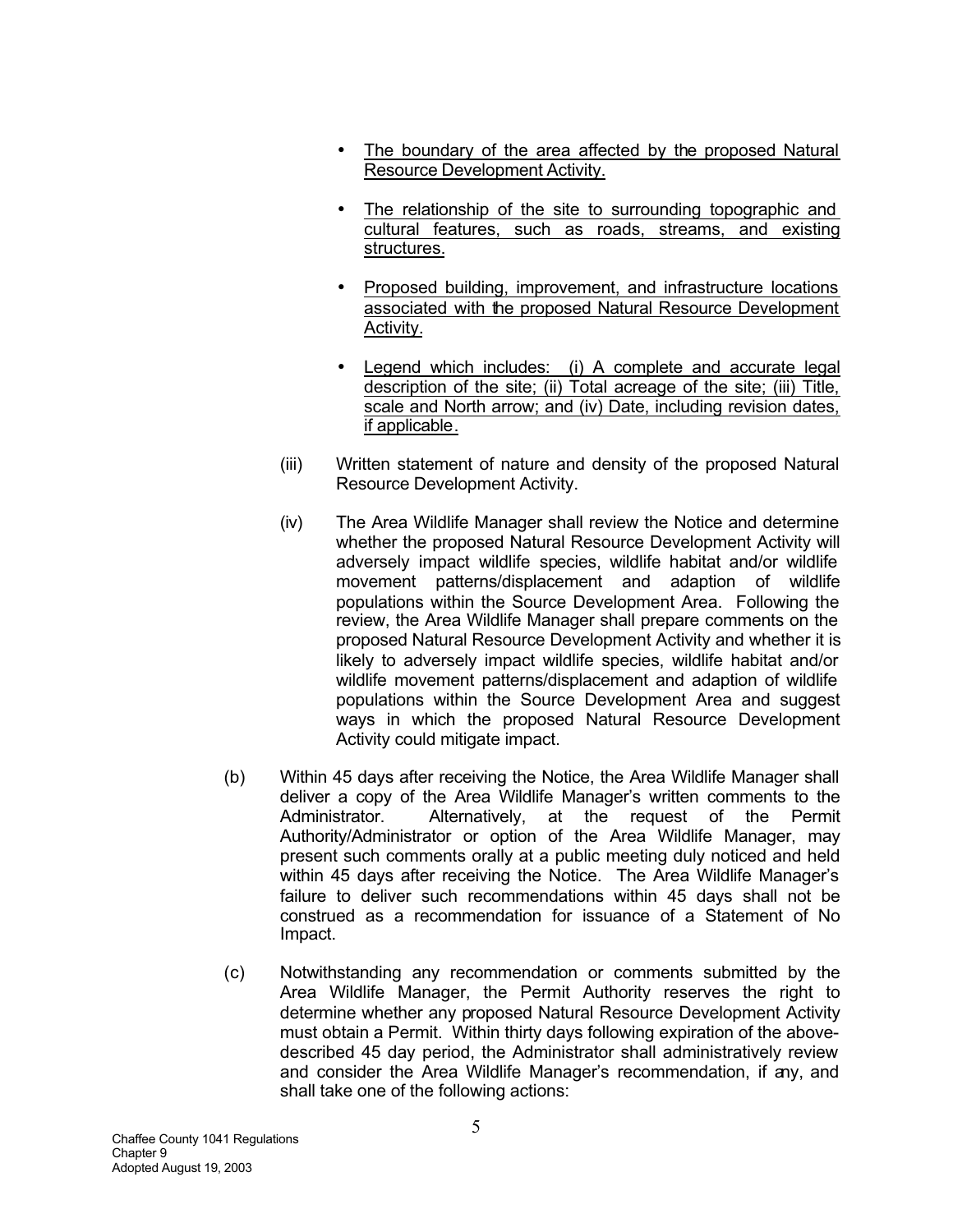- (i) Determine that the proposed Natural Resource Development Activity will not impact wildlife species, wildlife habitat and/or wildlife movement patterns/displacement and adaption of wildlife populations within the Source Development Area and prepare a written Statement of No Impact specifying such; or
- (ii) Determine that the proposed Natural Resource Development Activity may impact wildlife species, wildlife habitat and/or wildlife movement patterns/displacement and adaption of wildlife populations within the Source Development Area and notify the applicant that the applicant must obtain a Permit to satisfy the requirements of this Chapter.

### 9-302 Submission Requirements

In addition to requirements set forth in Section 2-203, an application for a permit to conduct Natural Resource Development Activity shall be accompanied by ten copies of the following documents and information:

- (1) For the purpose of assisting in evaluation of the applicant's selected development alternative only, list alternative development and general degree of feasibility of each or, at the option of the applicant, the environmental analyses, assessments and statements developed under any required review pursuant to the National Environmental Policy Act (NEPA).
- (2) Map and/or describe all floodplains, wetlands, and riparian areas to be affected by the Activity, including a description of the types of wetlands, species composition, and biomass and a delineation of the 100-year flood event.
	- (a) Describe the source of water interacting with the surface systems to create each wetland (i.e., side-slope runoff, over-bank flooding, groundwater seepage, etc.).
	- (b) Describe the impacts and net effect that the proposed Activity would have on the floodplains, wetlands, and riparian areas.
- (3) Terrestrial and Aquatic Animals and Habitat:
	- (a) Describe and indicate on a map terrestrial and aquatic animals including the status and relative importance of game and non-game wildlife, a description of streamflows and lake levels needed to protect the aquatic environment and a description of threatened or endangered animal species and their habitat.
	- (b) Describe and indicate on a map wildlife habitat to be affected by the proposed Activity including a description of how the applicant will meet the applicable habitat needs listed below and avoid conflict with these needs. Where conflicts are unavoidable, the applicant shall present proposals to minimize the extent and degree of the conflict, including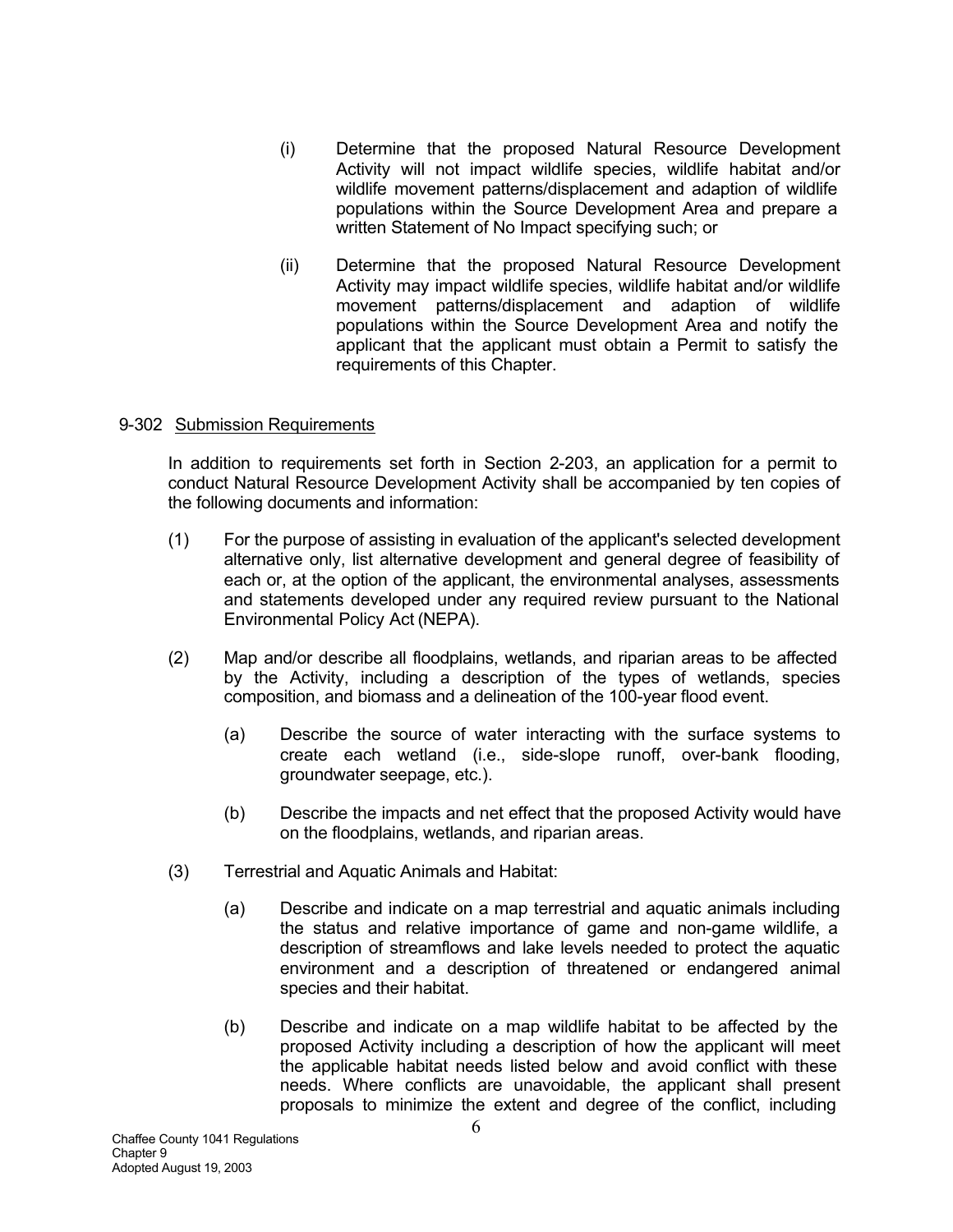compensation through replacement or enhancement of habitat on an alternative site. The Permit Authority may request additional information or reports in order to adequately access the below listed habitat needs.

- (i) Production Areas. These include areas necessary for prenuptial activities, breeding, young-bearing and rearing, i.e., spawning beds, nursery streams, and protected shoal areas for fish; permanent shallow water for amphibians; strutting, booming and dancing grounds and calling perches, nesting places, and protective young-rearing cover for birds; breeding grounds, calving and fawning area, dens, trees, burrows, and young-rearing cover for mammals.
- (ii) Principal Feeding Areas. These include areas containing the natural foods of a wildlife species of sufficient quantity and quality and readily available to sustain a normal population.
- (iii) Summer Ranges. Summer ranges relatively free of human disturbance are highly important to the survival of some species, especially those requiring extended periods of time for youngrearing.
- (iv) Winter Ranges. Winter ranges of sufficient quality and quantity are critical for two reasons: (1) they are frequently so restricted in area that they limit the size of an animal population over its entire range; and (2) these ranges are often in proximity to human populations and human activities so that the species involved are adversely affected, or the species may adversely affect real and personal property.
- (v) Concentration Areas. Areas where high density of wildlife species at certain times of the year makes them highly susceptible to developments and activities of man. Examples of concentration areas include staging areas for waterfowl, sandhill cranes and deer; roosting areas for a number of birds; colonies of such colonial species as swallows, herons and beaver; and mass dens of snakes.
- (vi) Shelter Areas. Those physical or natural features in their habitats which provide escapement from their enemies and adverse weather conditions. Included here are such things as rough terrain for many species of wildlife; rocky bottoms and shorelines and aquatic vegetation in and adjacent to water for protection of fish, amphibians, and aquatic oriented species of terrestrial wildlife.
- (vii) Water and Minerals. A permanent water supply in sufficient quantity and quality is necessary to support most wildlife species. In addition, some species have special mineral needs. Continuous stream flows and conservation pools in reservoirs are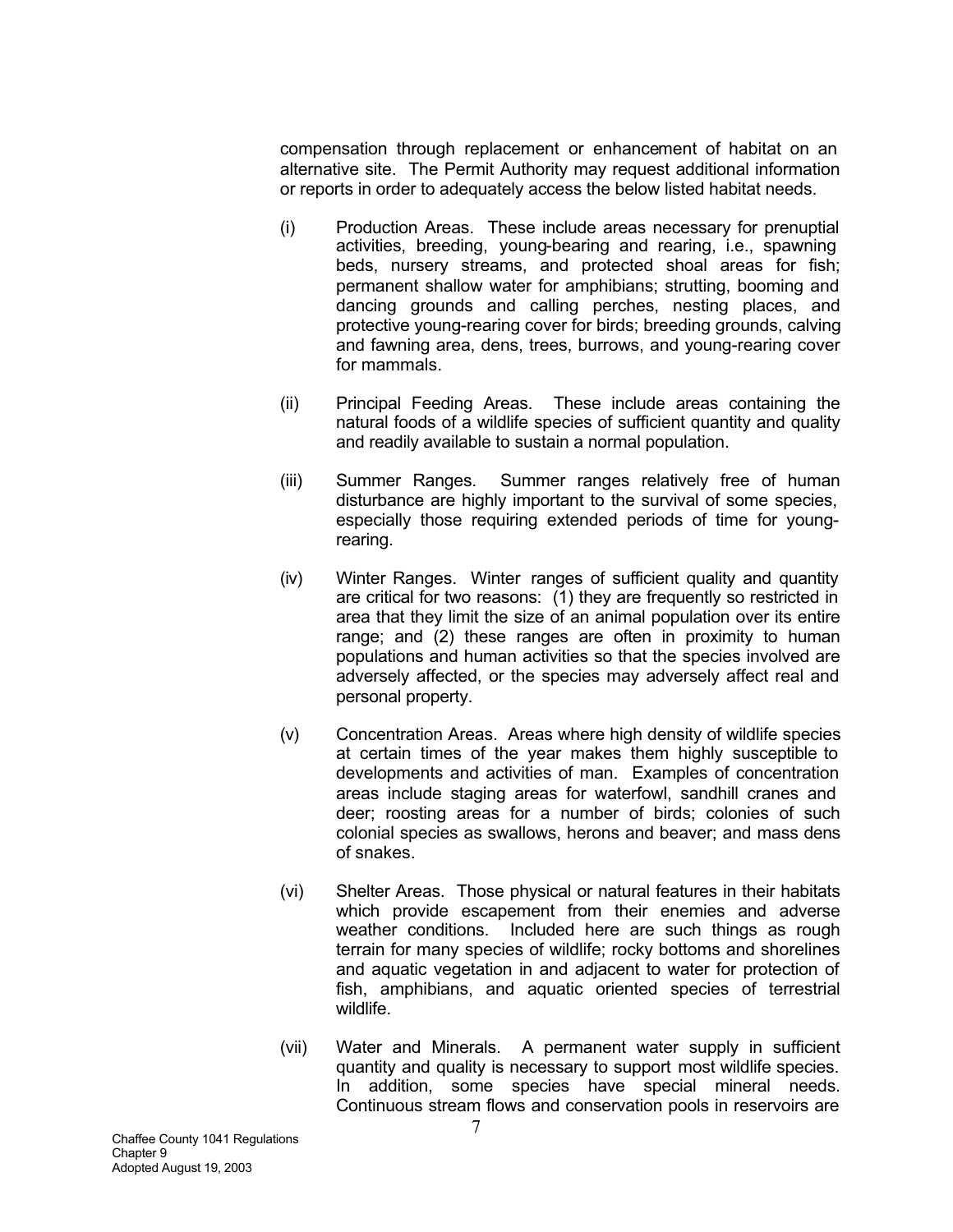essential to the survival of fish. Stable water levels in lakes and reservoirs are highly desirable for fish, amphibians and many forms of terrestrial wildlife. High quality water, free of pollutants, is essential to the survival of fish, amphibians and many birds, as well as to the food organisms upon which they depend.

- (viii) Movement Corridors. Many species of wildlife have daily and seasonal movement patterns along more or less established corridors. These may be between seasonal ranges; to reach spawning areas; or between nesting, resting, roosting, feeding and watering areas. Concentrations of animals along such corridors increase the likelihood of conflict between wildlife and humans. Many of these corridors offer the only means for wildlife movements, or their uses become so traditional that disruption or interference could be disastrous for the species involved.
- (ix) Buffer Zones. Some species of wildlife are intolerant to disturbance from human activities during portions of the year. In order to protect these species, buffer zones with no, or limited, human related disturbances are necessary during those seasons when these species occupy specific areas.
- (x) Special Habitat Needs. Some wildlife species have very specific habitat needs, without which they cannot survive. Therefore, the reduction of such needs beyond certain limits, or a complete destruction of these habitat features could cause a species to be reduced in number or perish. For example, sagebrush is essential to the survival of sage grouse; wild turkeys need roost trees meeting certain requirements; catfish will only spawn when water temperatures are within certain limits; and blackfooted ferrets are limited to ranges occupied by prairie dogs.
- (xi) Shoreline Vegetation. Vegetation along stream banks and the shorelines of lakes is extremely important to aquatic wildlife and aquatic related forms of terrestrial wildlife. Such vegetation controls water temperatures, provides food and shelter and protects banks from excessive erosion which damages or destroys wildlife habitats.
- (4) Terrestrial and Aquatic Plant Life
	- (a) Map and/or describe terrestrial and aquatic plant life including the type and density, and threatened or endangered plant species and habitat.
	- (b) Describe the impacts and net effect that the Activity would have on terrestrial and aquatic plant life.
	- (c) Describe the potential adverse impact of the Activity on the soil of the Source Development Area, including impact upon soil productivity,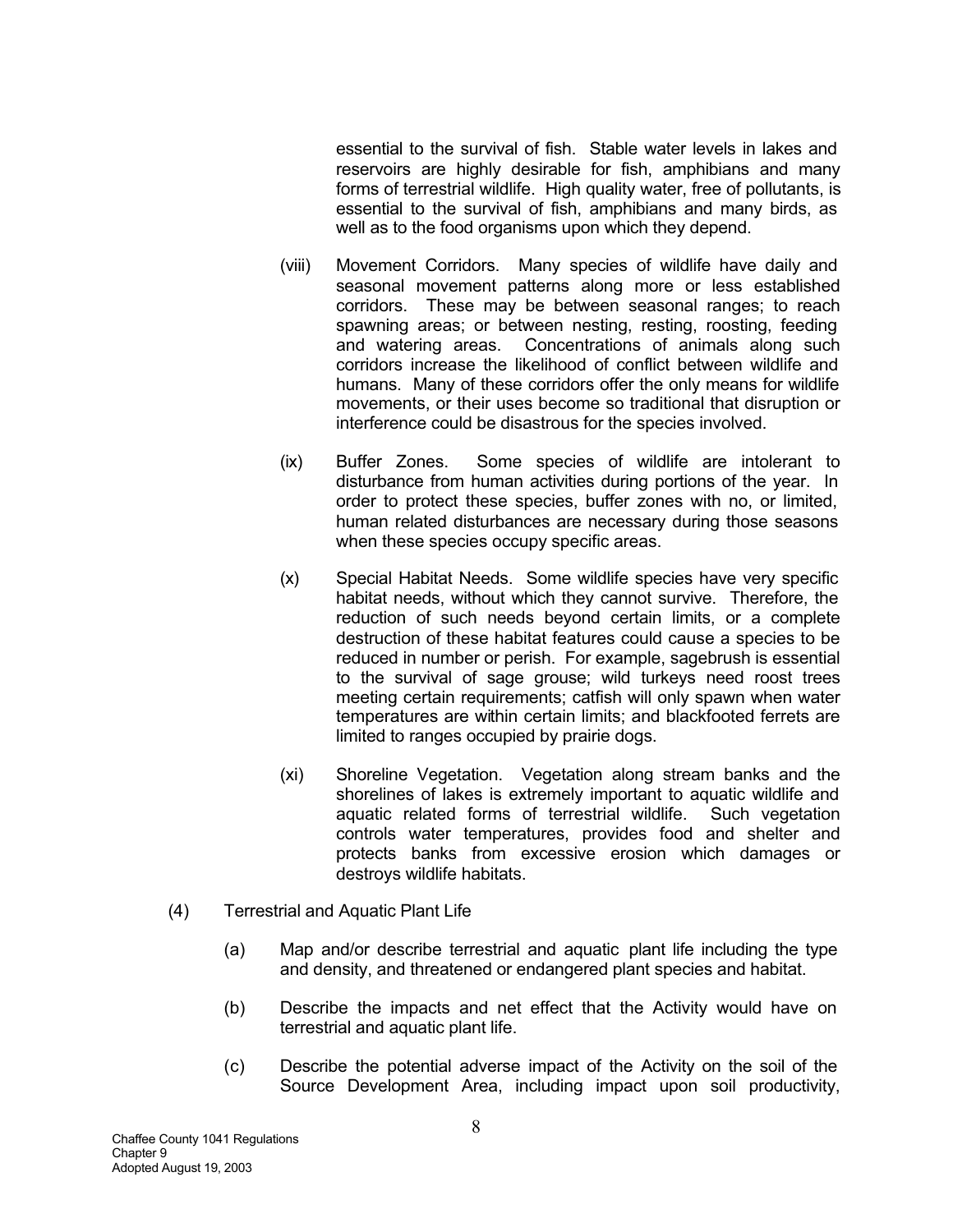potential soil loss from air or water erosion, and degradation from susceptibility to noxious weed invasion.

- (5) Revegetation Plan:
	- (a) All applications must include a detailed revegetation plan for all land areas from which historic irrigation practices will be removed. Describe all revegetation plans or efforts proposed as part of the development, including any such plans required as a condition of any Water Count decree pertaining to the developments. Such plan shall include, at a minimum:
		- (i) Description of all lands included.
		- (ii) Plant and seed material to be used and the method and timing of their application.
		- (iii) Source, amount, timing and seasonal duration of irrigation water to be applied to establish the intended revegetation, for a period no less than two (2) growing seasons.
		- (iv) Whether the plan is required as a part of any Water Court transfer decree, and if so whether the plan has been approved by the Water Court (include a copy of the decree and plan as so approved).
		- (v) Proposed security to guarantee implementation of the revegetation plan.
	- (b) The Permit Authority may, but is not required to consider a Water Court approved revegetation plan as partial or full satisfaction of the requirements of this Section 9-302(5).

#### 9-303 Action on Permit Application

- (1) The Permit Authority shall act upon the permit application within 60 days after the public hearing on the application has been concluded. The Administrator shall ask the Area Wildlife Manager to give oral comments on the application at the public hearing. In determining whether to approve, approve with conditions, or disapprove a permit application, the Permit Authority shall take into consideration the following criteria:
	- (a) The proposed Natural Resource Development Activity will not have a significant adverse net effect on wildlife species within the Source Development Area. Assessment of net effect on wildlife species shall take the following into consideration:
		- (i) The proposed Activity will not disturb or harass individual animals, groups of animals or wildlife species.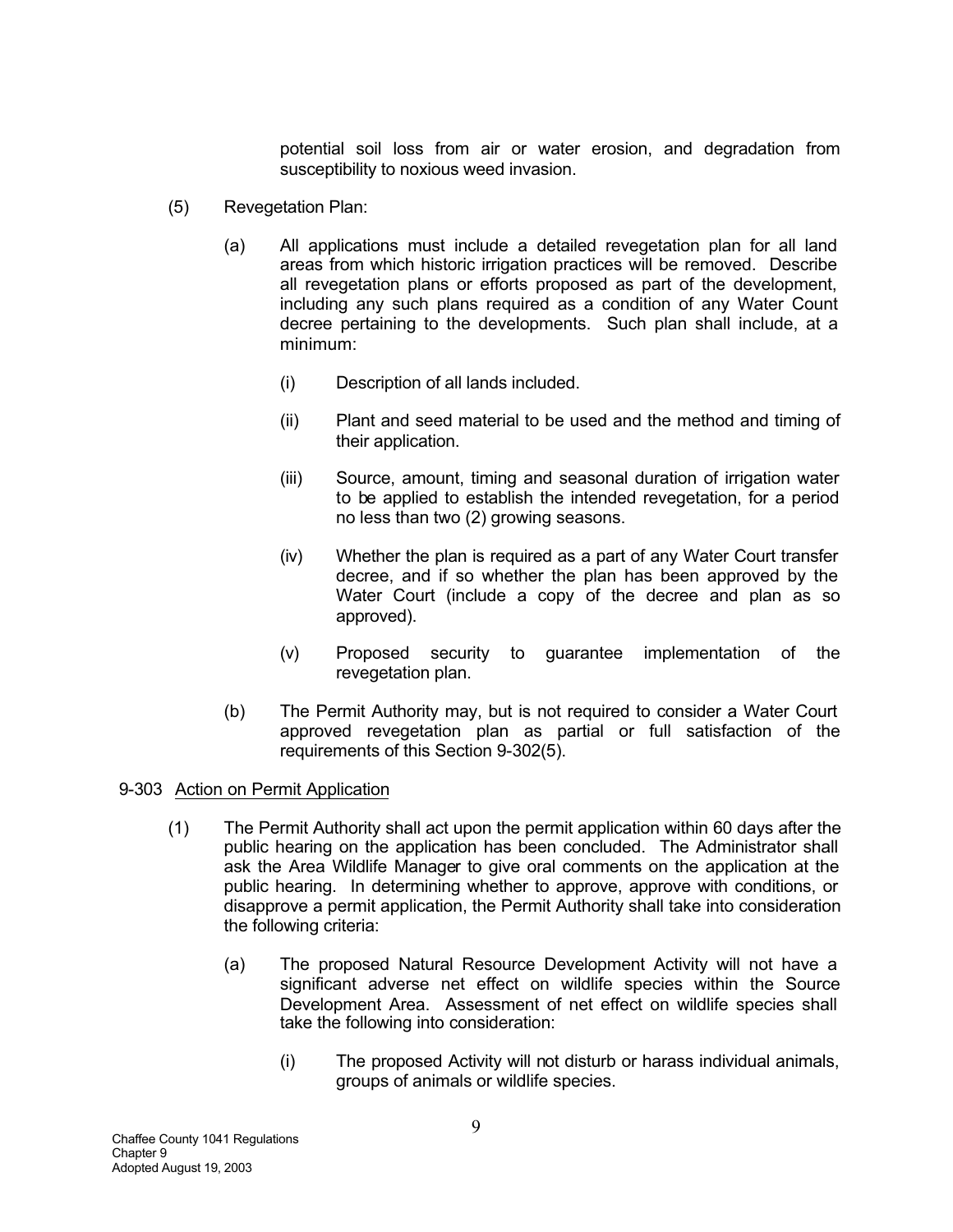- (ii) The proposed Activity will not disrupt necessary life-cycle function resulting in stress to the extent that physiological damage is done to an individual animal, group of animals or wildlife species. Examples include, but are not limited to, introduction of non-native vegetation, excessive use of fertilizers and other chemicals, placement of structures in close proximity to nesting and feeding areas and excessive exterior lighting.
- (b) The proposed Natural Resource Development Activity will not significantly deteriorate wildlife habitat or other wildlife protection areas, aquatic habitats, big game migratory routes, calving grounds, migratory ponds, nesting areas and the habitats of rare and endangered species within the Source Development Area. Assessment of net effect on such habitats shall take the following into consideration:
	- (i) The extent which the revegetation plans required by Section 9- 302(5) will successfully prevent invasion of noxious weeds and air or waterborne soil loss, and minimize damage to significant wildlife habitats and the adequacy of the security ensuring implementation of such plan.
	- (ii) Adequate water supplies are available for successful implementation of revegetation plans.
	- (iii) The amount of vegetation/habitat removal and/or alteration within the development site.
	- (iv) The effect on surface and subsurface water quantity and quality.
- (c) The proposed Natural Resource Development Activity will not have a significant adverse net effect on wildlife movement patterns/displacement and adaptation of wildlife populations within the Source Development Area. Assessment of net effect on such patterns/displacement and adaption shall take the following into consideration:
	- (i) The Activity's effect on preventing wildlife from using habitat they would normally use, such as blocking migration patterns from summer to winter range.
	- (ii) The Activity's effect on causing wildlife to find new routes that expose them to significantly increased predation, interaction with vehicles, intense human activity, or more severe topography and climactic conditions.
	- (iii) Ability of the specie or species to adapt to significant alteration of their current habitat.
	- (iv) Ability of the specie or species to find a new habitat that is sufficient to sustain the species over the long term.